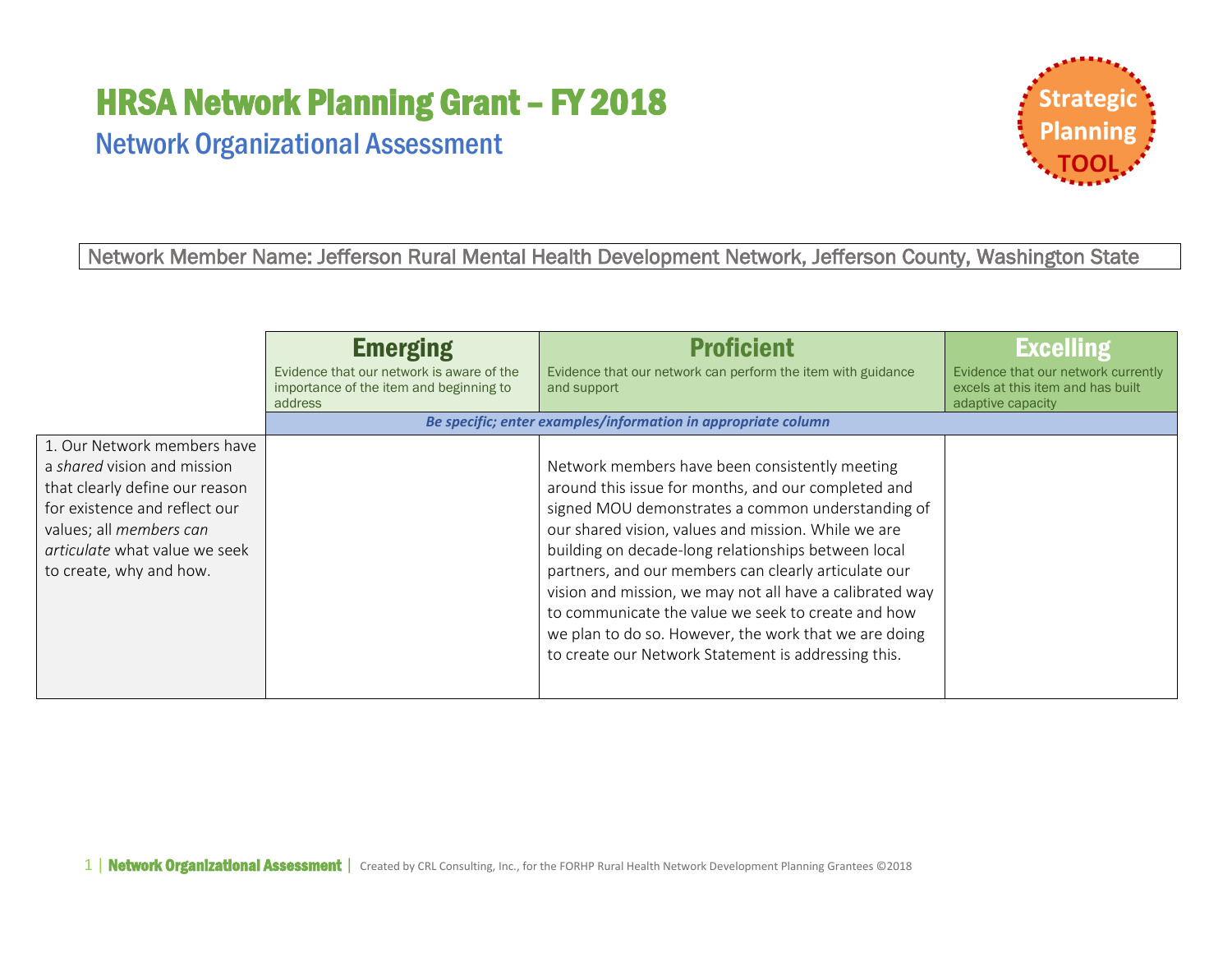|                                                                                                                                                                                    | <b>Emerging</b> | <b>Proficient</b>                                                                                                                                                                                                                                                                                                                                                                                                                                                                                                                                                                                                                                                                                                                                                                                                                                                                                                                                                                                                                                                                                                                             | <b>Excelling</b> |
|------------------------------------------------------------------------------------------------------------------------------------------------------------------------------------|-----------------|-----------------------------------------------------------------------------------------------------------------------------------------------------------------------------------------------------------------------------------------------------------------------------------------------------------------------------------------------------------------------------------------------------------------------------------------------------------------------------------------------------------------------------------------------------------------------------------------------------------------------------------------------------------------------------------------------------------------------------------------------------------------------------------------------------------------------------------------------------------------------------------------------------------------------------------------------------------------------------------------------------------------------------------------------------------------------------------------------------------------------------------------------|------------------|
| 2. Our Network's intent is to<br>respond to both the<br>immediate and emerging<br>needs of our community; our<br>purpose extends beyond the<br>mere implementation of<br>projects. |                 | Our plan not only address the "now" of community<br>needs, but includes future sustainability that extends<br>beyond project implementation. Our broader focus<br>around mental health and co-occurring substance use<br>disorder (through linking social work navigators with<br>first responders), together with our specific focus<br>around developing a proposal for the location of a<br>mental health short-term triage facility (to divert people<br>with mental illness events that come to the attention of<br>law enforcement/first responders from the jail or<br>emergency room), demonstrates our commitment to<br>improving both the short-term and long-term mental<br>health crisis response system in Jefferson County.<br>Because this project has been embedded into our CHIP<br>team and process, this group is especially flexible in<br>addressing community needs. We all agree there are<br>issues to address in the community, and that there is<br>still some work to be completed to get us all on the<br>same page and to get everyone who needs to be<br>included into the Network. We are doing that work now. |                  |
| 3. Our current and planned<br>strategies are in alignment<br>with our Network's mission<br>and goals.                                                                              |                 | Current and planned strategies are re-visited and<br>evaluated on a periodic basis. We carefully adhere to<br>ongoing alignment with our Network Mission and goals,<br>and are currently in the process of redefining these.<br>There is work to be done, but we are on the path.                                                                                                                                                                                                                                                                                                                                                                                                                                                                                                                                                                                                                                                                                                                                                                                                                                                             |                  |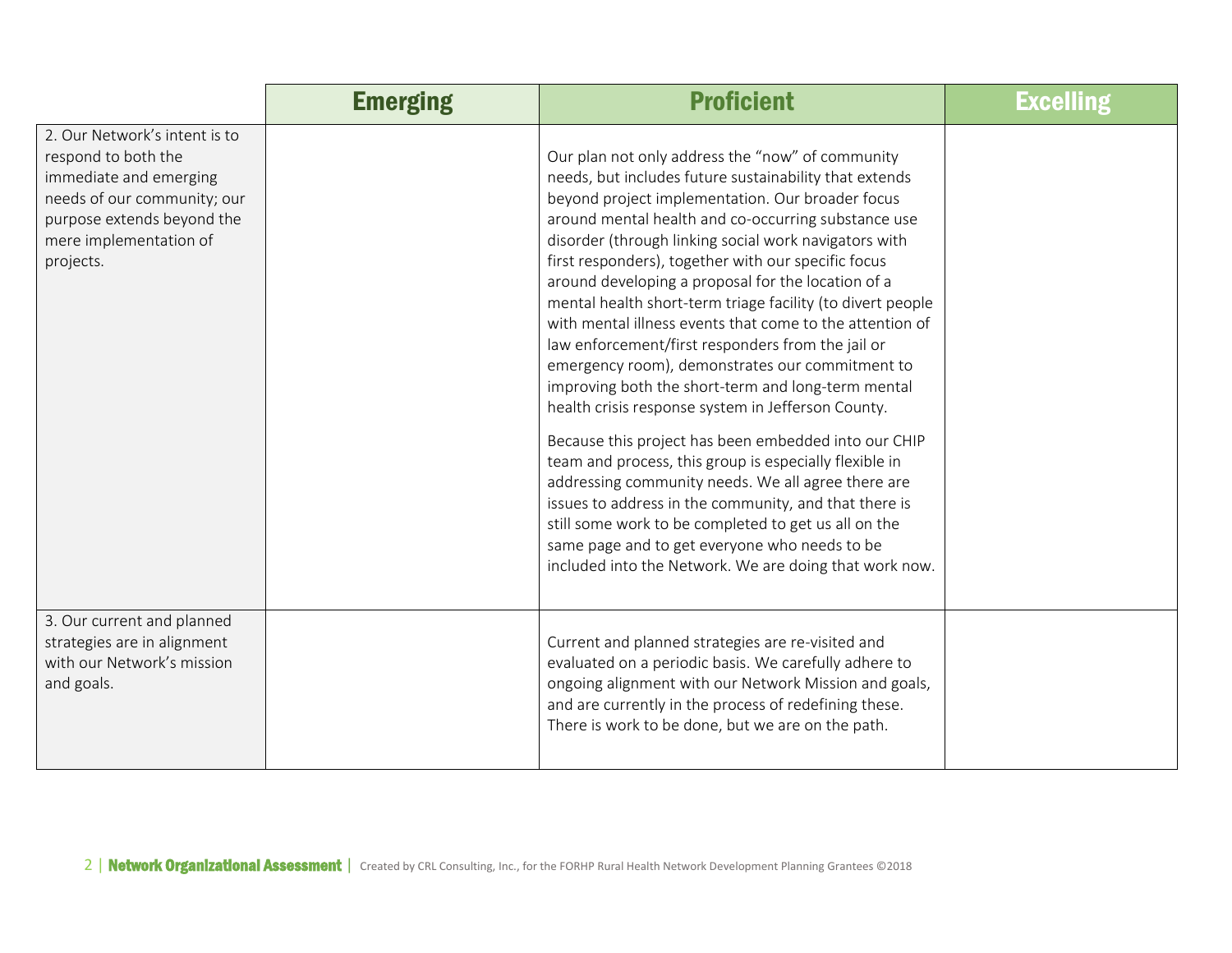|                                                                                                                                                                                  | <b>Emerging</b> | <b>Proficient</b>                                                                                                                                                                                                                                                                                                                                                                                                                                                                                                                                   | <b>Excelling</b> |
|----------------------------------------------------------------------------------------------------------------------------------------------------------------------------------|-----------------|-----------------------------------------------------------------------------------------------------------------------------------------------------------------------------------------------------------------------------------------------------------------------------------------------------------------------------------------------------------------------------------------------------------------------------------------------------------------------------------------------------------------------------------------------------|------------------|
| 4. Our Network benefits from<br>the diverse perspectives, and<br>meaningful engagement of<br>our members, front-line staff,<br>community partners and those<br>we seek to serve. |                 | We continue to exhibit a high-level of synergy and have<br>lots of opinions and perspectives from everyone across<br>the continuum, including citizen voices. This has created<br>diverse perspectives and members engaged in solving<br>problems.                                                                                                                                                                                                                                                                                                  |                  |
|                                                                                                                                                                                  |                 | While we have meaningful engagement separately and<br>with other groups, as our focus adjusts our members<br>need to have true, frank and meaningful discussions<br>within the collective Network.                                                                                                                                                                                                                                                                                                                                                  |                  |
|                                                                                                                                                                                  |                 | Participating stakeholders represent a significant cross-<br>section of our Network community. However, the<br>Network needs to extend membership to include Local<br>Law Enforcement, Criminal Justice, and the local<br>Medicaid substance use provider, Safe Haven, and we<br>are working on including them. The addition of these<br>partners will call for foundational work to be<br>accomplished with new members.                                                                                                                           |                  |
| 5. Our Network members have<br>the authority to make<br>decisions on behalf of their<br>individual organizations and<br>constituencies.                                          |                 | While each Network member is required and<br>empowered to make decisions and represent their<br>respective agencies on a regular and routine basis, the<br>bureaucracy of member organizations slows down the<br>approval and signature process for formal agreements.<br>We have also not had the benefit of the consistent<br>presence of these particular decision makers at the<br>table for every meeting. We have identified where we<br>are not totally aligned on this, see it as an opportunity<br>for improvement, and are working on it. |                  |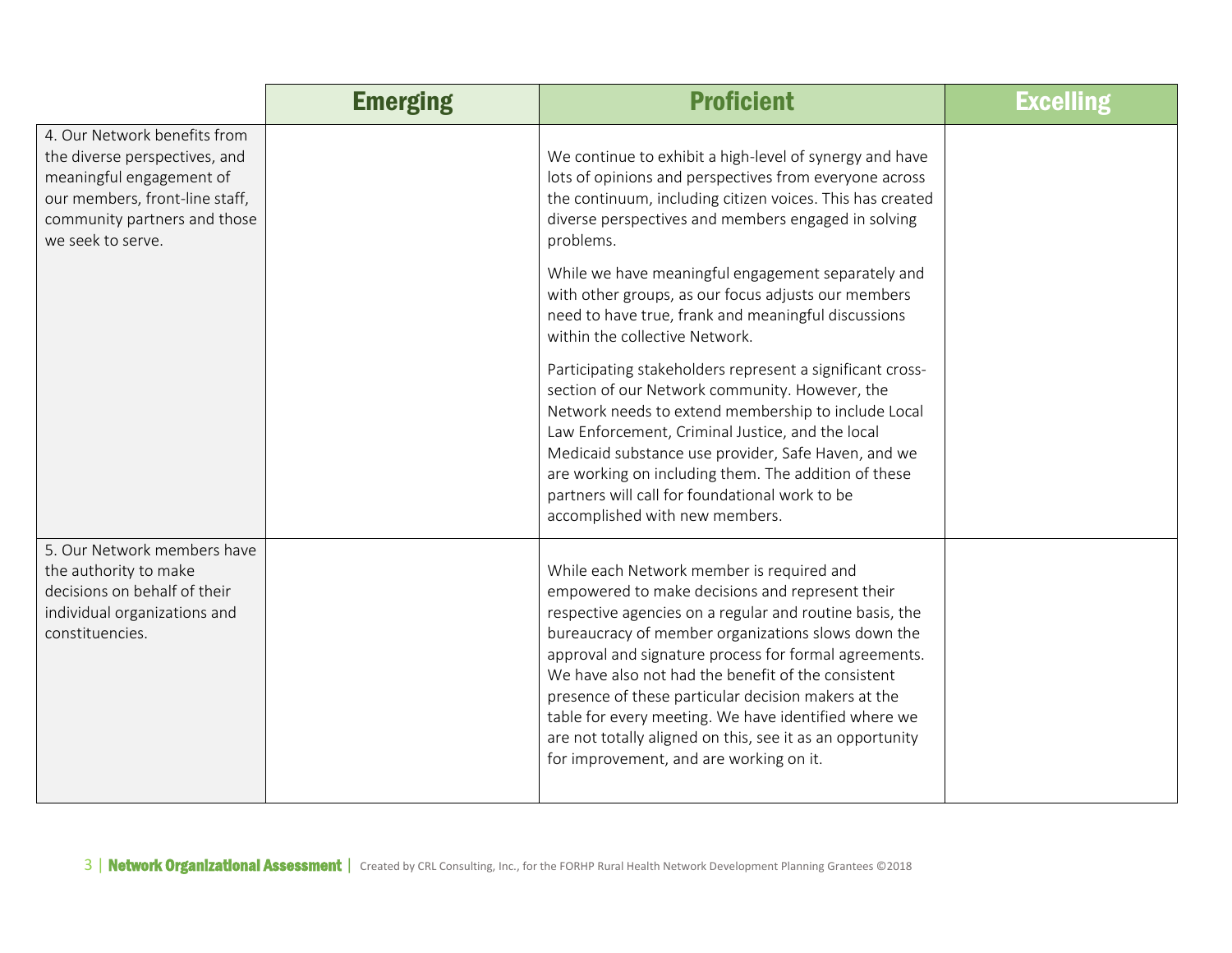|                                                                                                                                                     | <b>Emerging</b> | <b>Proficient</b>                                                                                                                                                                                                                                                                                                                                                                                                                                                                                                                                                                                                                                                   | <b>Excelling</b> |
|-----------------------------------------------------------------------------------------------------------------------------------------------------|-----------------|---------------------------------------------------------------------------------------------------------------------------------------------------------------------------------------------------------------------------------------------------------------------------------------------------------------------------------------------------------------------------------------------------------------------------------------------------------------------------------------------------------------------------------------------------------------------------------------------------------------------------------------------------------------------|------------------|
| 6. Our Network structure and<br>processes ensure that<br>everyone feels accountable<br>and shares responsibility for<br>the organization's success. |                 | Our MOU includes a commitment from each<br>organization, including shared responsibility and<br>accountability, and we continue to improve stakeholder<br>accountability and feelings of inclusive success.<br>However, while members are clear about attendance<br>and participation requirements, our Network is still at<br>the early stages, and our members are sometimes<br>overwhelmed by the work involved that adds to their<br>own sizeable workloads.                                                                                                                                                                                                    |                  |
| 7. Network leaders effectively<br>facilitate our members in<br>understanding and solving<br>complex problems.                                       |                 | This question appears to anticipate an organization that<br>has an executive committee and officers, which ours<br>does not. For the purposes of this question, the Network<br>decided that this referred to the Network staff.<br>Network leaders and staff ensure that all<br>appropriate research is done and shared with<br>members - particularly related to evidence-based or<br>innovative approaches to problem solving. While<br>understanding and solving complex problems associated<br>with our Mission and Vision is an ongoing, highly<br>supported process, some members feel that this might<br>be a second or third generation role of this group. |                  |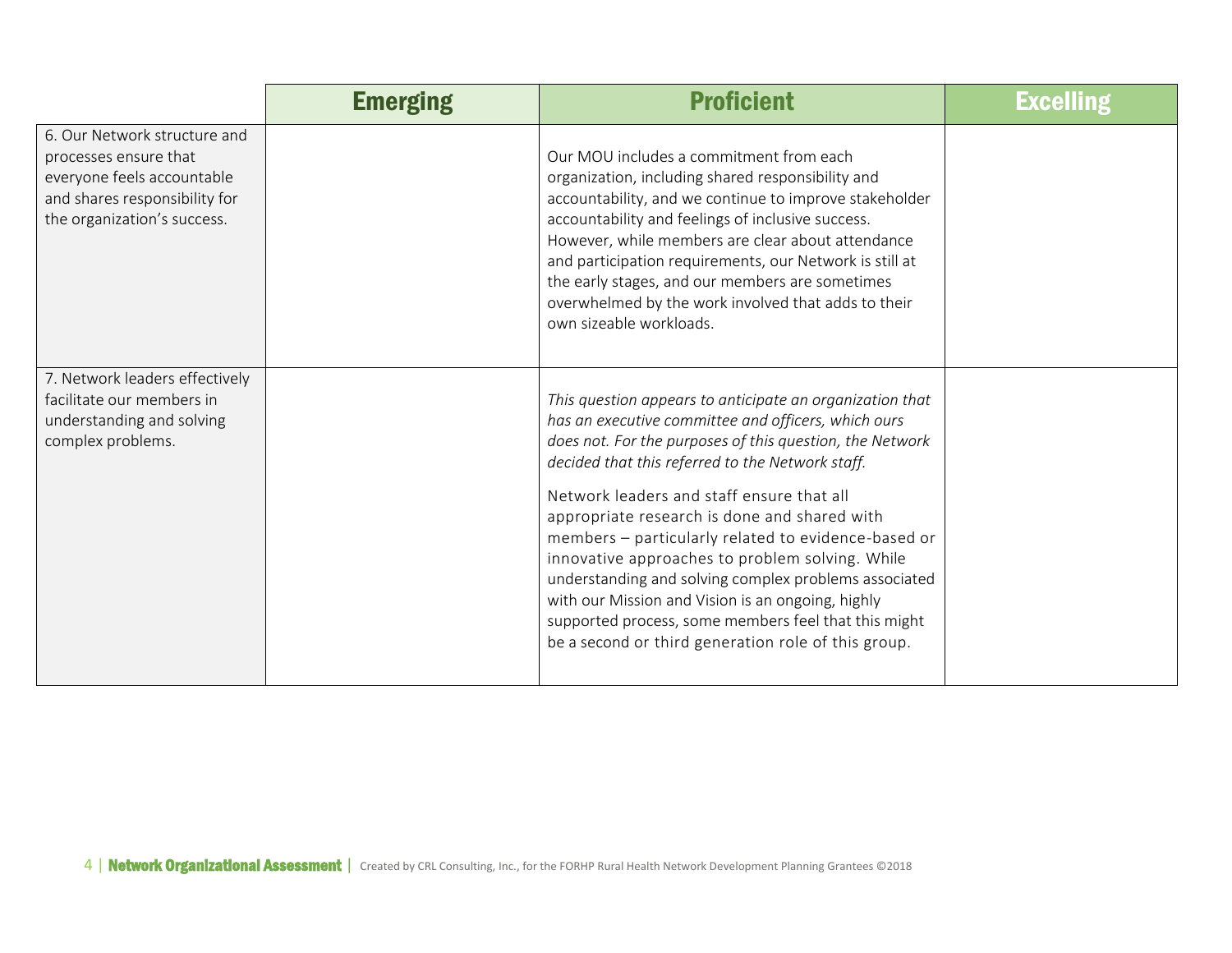|                                                                                                                                                                  | <b>Emerging</b> | <b>Proficient</b>                                                                                                                                                                                                                                                                                                                                                                                                                                                                                                                                                                                                                                             | <b>Excelling</b> |
|------------------------------------------------------------------------------------------------------------------------------------------------------------------|-----------------|---------------------------------------------------------------------------------------------------------------------------------------------------------------------------------------------------------------------------------------------------------------------------------------------------------------------------------------------------------------------------------------------------------------------------------------------------------------------------------------------------------------------------------------------------------------------------------------------------------------------------------------------------------------|------------------|
| 8. Our Network is able to<br>move from ideas into action<br>and can secure the necessary<br>resources and commitments<br>from partners to execute<br>strategies. |                 | The group has been successful in moving from ideas to<br>actions and getting commitments from partners.<br>Discussions include not only resources to develop and<br>strategies to implement, but also sustainability options<br>to ensure long term success. However, we have yet to<br>secure the additional resources necessary to move<br>forward. That is the next step.                                                                                                                                                                                                                                                                                  |                  |
| 9. Members have made long-<br>term commitments to the<br>Network because they see<br>progress and receive benefits<br>from their participation.                  |                 | From the beginning, network members have embraced<br>a long-term commitment to achieving success, and<br>continue to attend planning meetings and engage in<br>implementation discussions. Our community as a whole<br>is really supportive of some type of long-term solution<br>for dealing with mental health and chemical<br>dependency, and they're going to at least consider<br>whatever solution we come up with.<br>Although this is a planning grant and never intended to<br>get us through implementation, some of the<br>deliverables (e.g, Resource Map) have been a huge help<br>to members and will be a great resource for the<br>community. |                  |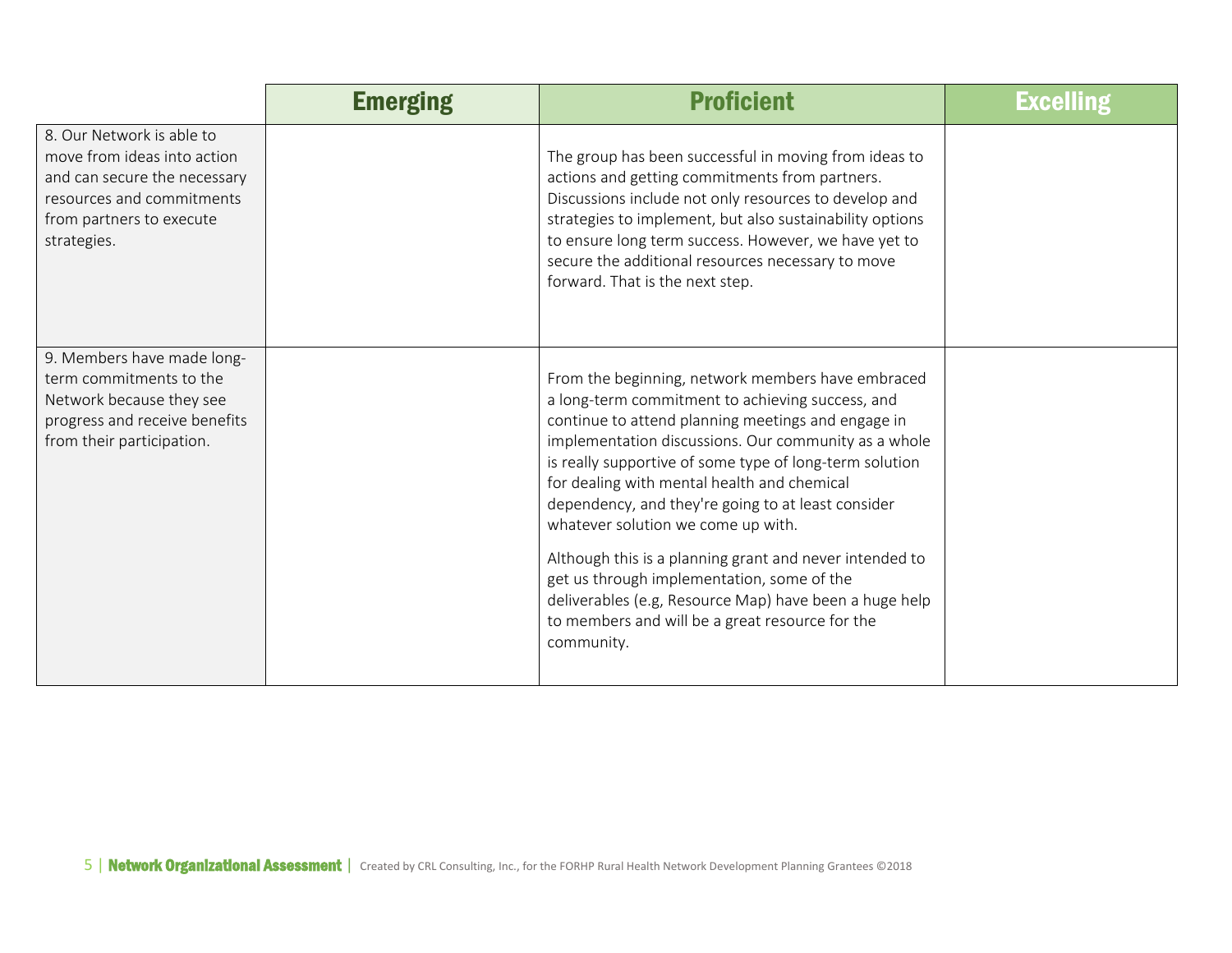|                                                                                           | <b>Emerging</b>                                                                                                                                                                                                                                                                                                                                                                                                                                                                                                                                                                                                                                                                                                                                                                    | <b>Proficient</b> | <b>Excelling</b> |
|-------------------------------------------------------------------------------------------|------------------------------------------------------------------------------------------------------------------------------------------------------------------------------------------------------------------------------------------------------------------------------------------------------------------------------------------------------------------------------------------------------------------------------------------------------------------------------------------------------------------------------------------------------------------------------------------------------------------------------------------------------------------------------------------------------------------------------------------------------------------------------------|-------------------|------------------|
| 10. We apply lessons learned<br>and build on our successes to<br>magnify Network impacts. | We have learned some lessons<br>through outreach to other<br>community groups and through<br>knitting together what we've learned<br>with what the Network is doing.<br>Outreach efforts have been noted by<br>community organizations as<br>effectively communicating insights<br>gained, in-progress lesson learning,<br>milestones attained, and ongoing<br>impacts. We may not have a lot of<br>lessons learned, but the group is<br>organic and flexible enough to<br>incorporate different ideas into its<br>process.<br>While we do talk within our<br>respective organizations about the<br>efficacy of the work and work<br>proposals, broader outreach and<br>awareness efforts will be necessary<br>to develop long-term community<br>support and continued engagement. |                   |                  |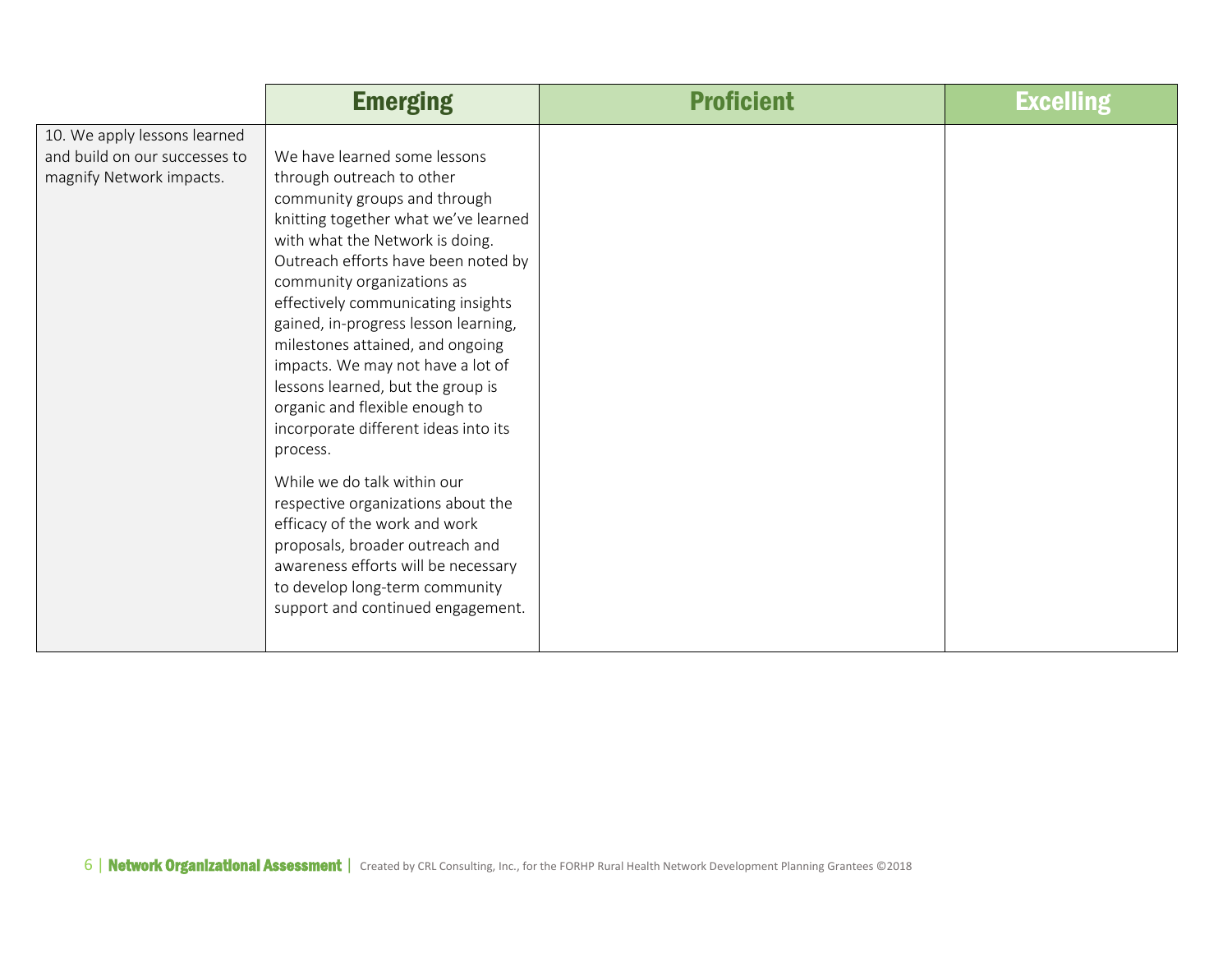|                                                                                                                                                                                                                                              | <b>Emerging</b>                                                                                                                                                                                                                                                                                                                                                                                                                                                                                                                                                                                                                    | <b>Proficient</b>                                                                                                                                                                                                                                                                                                                                                                                                                                                                                                                                                                                                                                                                                                                                                                                                                                                                    | <b>Excelling</b> |
|----------------------------------------------------------------------------------------------------------------------------------------------------------------------------------------------------------------------------------------------|------------------------------------------------------------------------------------------------------------------------------------------------------------------------------------------------------------------------------------------------------------------------------------------------------------------------------------------------------------------------------------------------------------------------------------------------------------------------------------------------------------------------------------------------------------------------------------------------------------------------------------|--------------------------------------------------------------------------------------------------------------------------------------------------------------------------------------------------------------------------------------------------------------------------------------------------------------------------------------------------------------------------------------------------------------------------------------------------------------------------------------------------------------------------------------------------------------------------------------------------------------------------------------------------------------------------------------------------------------------------------------------------------------------------------------------------------------------------------------------------------------------------------------|------------------|
| 11. Our Network members<br>have a level of trust that<br>enables them to have difficult<br>conversations, resolve conflict,<br>and take risks together.                                                                                      | Although we are still a new Network<br>whose composition and focus has<br>changed a number of times, most<br>members believe that there is a high<br>level of trust among Network members,<br>that conversations are open and honest,<br>and that members embrace all levels of<br>conflict resolution and communication.<br>However, while we are definitely<br>building trust, there is still lots of work to<br>do on how to be a highly functioning<br>Network that is capable of frank and<br>productive conversations and of<br>resolving difficult conflicts. This may be<br>an opportunity for Network Member<br>training. |                                                                                                                                                                                                                                                                                                                                                                                                                                                                                                                                                                                                                                                                                                                                                                                                                                                                                      |                  |
| 12. Our Network embraces the<br>idea that change is inevitable;<br>we have systematic processes<br>in place to continually assess<br>needs and stay abreast of<br>local, state and national trends<br>that impact our vision and<br>mission. |                                                                                                                                                                                                                                                                                                                                                                                                                                                                                                                                                                                                                                    | This group, with a foundational and shared belief system,<br>defines "community health" in a very inclusive way $-$ as<br>including much more than healthcare and behavioral<br>healthcare access, but also the social determinants of<br>health that include the social impact of mental illness and<br>substance use disorder. The Network is great at<br>embracing change, and consistently stays up to date on<br>local/state/national trends, and the community has<br>stepped up to conduct periodic community health<br>assessments and a continuously updated Community<br>Health Improvement Plan.<br>However, even though processes are in place to support<br>change and survey local, state and national trends, we are<br>not sure if the group is fully "systematic" about this, and<br>we are concerned that our processes have a lag time that<br>could be improved. |                  |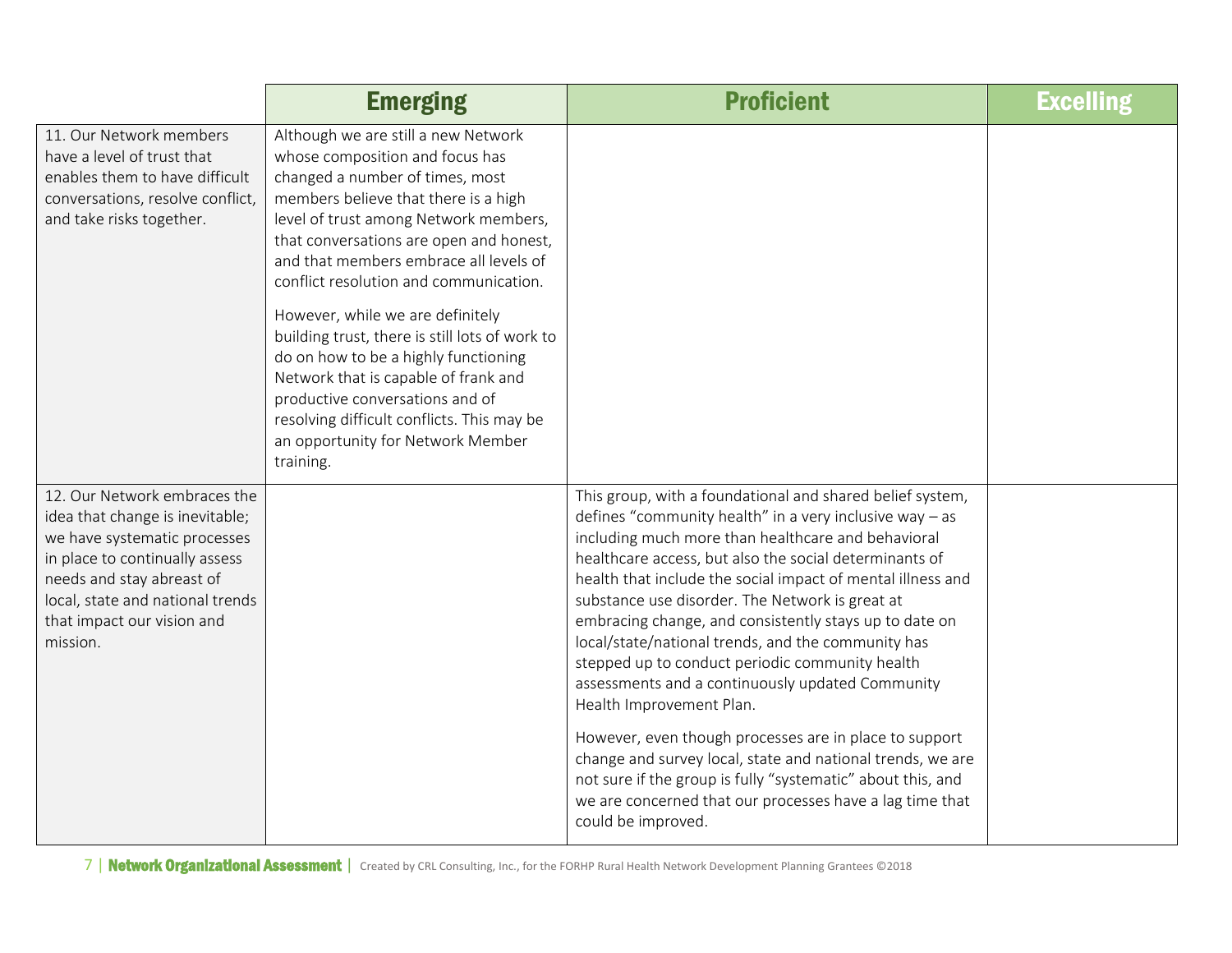|                                                                                                                                                                                                                                          | <b>Emerging</b> | <b>Proficient</b>                                                                                                                                                                                                                                                                                                                                                                                                                                                                                                                                                                                                                                                                                                                                                                                            | <b>Excelling</b> |
|------------------------------------------------------------------------------------------------------------------------------------------------------------------------------------------------------------------------------------------|-----------------|--------------------------------------------------------------------------------------------------------------------------------------------------------------------------------------------------------------------------------------------------------------------------------------------------------------------------------------------------------------------------------------------------------------------------------------------------------------------------------------------------------------------------------------------------------------------------------------------------------------------------------------------------------------------------------------------------------------------------------------------------------------------------------------------------------------|------------------|
| 13. Our Network members<br>understand that finding new<br>solutions for improving health<br>and health care often means<br>experimenting with new ideas;                                                                                 |                 | We have done well here, particularly with responding to<br>community input and embracing new solutions to the real<br>needs of the community-our Network has eagerly and<br>comprehensively integrated these "failing forward"<br>opportunities into our amended Workplan.                                                                                                                                                                                                                                                                                                                                                                                                                                                                                                                                   |                  |
| we eagerly accept lessons<br>learned from "failing forward".                                                                                                                                                                             |                 | This is a group of people who are not afraid to jump in and<br>do the work necessary to make something happen, to<br>embrace new ideas. However, we are also careful to do<br>our due diligence to research effective programs<br>(evidence-based, best practice, or innovative programs)<br>designed to address problems. If we find that such<br>programs do not exist, I believe we will be very willing to<br>develop and try something intended to positively impact<br>the problems.<br>So far, we have not had enough time to do much other<br>"failing forward."                                                                                                                                                                                                                                     |                  |
| 14. Our Network has a<br>comprehensive, integrated<br>system for measuring both the<br>performance of our<br>organization and the<br>outcomes of our programs;<br>adjustments and<br>improvements are made<br>based on performance data. |                 | Given that this is a planning grant, there are no real<br>outcomes of programs to be evaluated. However, any<br>program undertaken will include metrics to measure both<br>performance and outcomes.<br>Data-driven decision making is central to the work we do<br>in each of our organizations and in the Network. (For<br>example, as a result of community input, we have<br>adjusted our focus, so some of the foundational data<br>contained in the original Work Plan is no longer relevant.<br>We are in the process of revisioning this.) The outcomes<br>of the community health assessment and the work of the<br>Community Health Improvement Plan will inform decision-<br>making and prioritization of ongoing work.<br>However, this is an ongoing process and yet to be fully<br>actualized. |                  |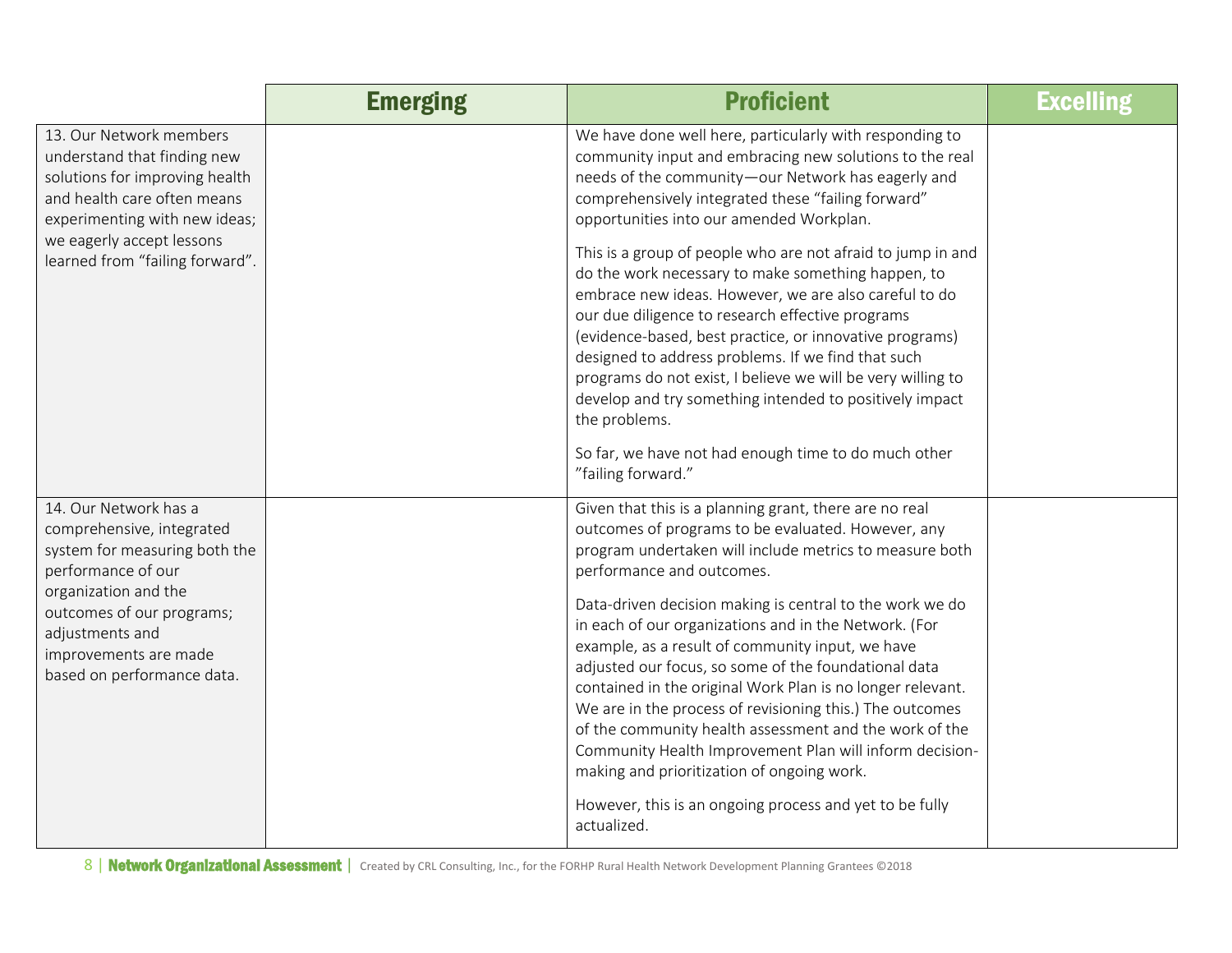|                                                                                                                                  | <b>Emerging</b>                                                                                                                                                                                                                                                                                                                                                                                                                                                                                                                                                                                                                                                                                                                                     | <b>Proficient</b> | <b>Excelling</b> |
|----------------------------------------------------------------------------------------------------------------------------------|-----------------------------------------------------------------------------------------------------------------------------------------------------------------------------------------------------------------------------------------------------------------------------------------------------------------------------------------------------------------------------------------------------------------------------------------------------------------------------------------------------------------------------------------------------------------------------------------------------------------------------------------------------------------------------------------------------------------------------------------------------|-------------------|------------------|
| 15. We consistently<br>communicate the value of our<br>Network and share lessons<br>learned to support the success<br>of others. | While we have successfully presented on<br>our project to a wide variety of<br>organizations who have responded<br>positively to our input, from health to<br>criminal justice to community groups,<br>there is so much more we need to do in<br>this area. We are restricted by not yet<br>having the resources to create a<br>stabilization facility, and thus cannot<br>communicate this intent to the general<br>public. We expect that some residents<br>may become concerned about the<br>facility and resist where it might be<br>located, so we need to have a clear plan<br>before we outreach more broadly. We<br>see the value and importance of this<br>element and will develop a<br>communication and outreach plan to<br>address it. |                   |                  |